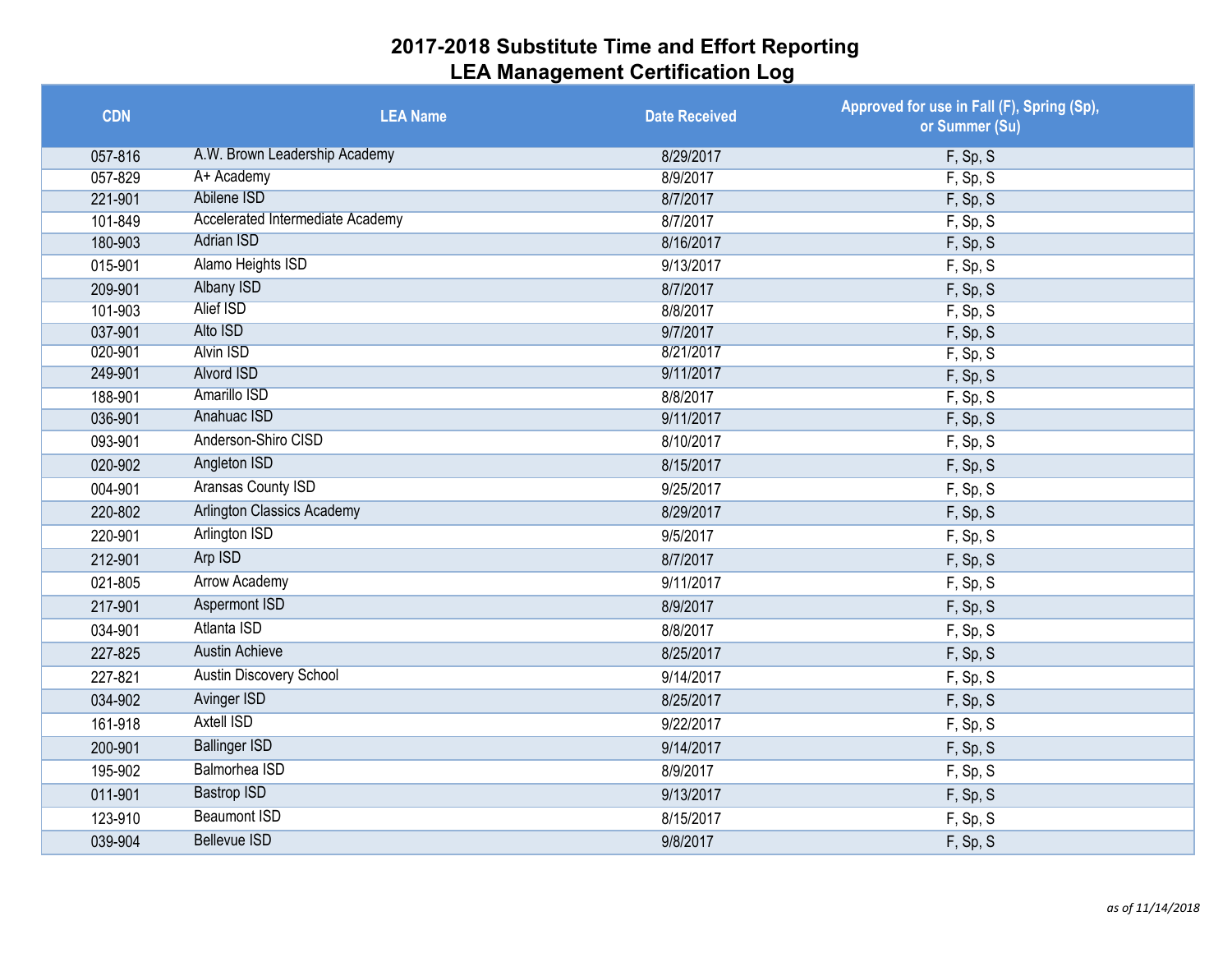| 008-901 | <b>Bellville ISD</b>                     | 9/12/2017  | F, Sp, S |
|---------|------------------------------------------|------------|----------|
| 138-904 | Benjamin ISD                             | 9/11/2017  | F, Sp, S |
| 101-870 | Beta Academy                             | 10/10/2017 | F, Sp, S |
| 187-901 | <b>Big Sandy ISD</b>                     | 9/8/2017   | F, Sp, S |
| 114-901 | <b>Big Spring ISD</b>                    | 9/11/2017  | F, Sp, S |
| 178-902 | <b>Bishop CISD</b>                       | 9/8/2017   | F, Sp, S |
| 016-902 | <b>Blanco ISD</b>                        | 9/7/2017   | F, Sp, S |
| 116-915 | <b>Bland ISD</b>                         | 8/22/2017  | F, Sp, S |
| 072-904 | <b>Bluff Dale ISD</b>                    | 9/11/2017  | F, Sp, S |
| 123-807 | <b>Bob Hope School</b>                   | 9/12/2017  | F, Sp, S |
| 116-916 | <b>Boles ISD</b>                         | 8/14/2017  | F, Sp, S |
| 074-903 | <b>Bonham ISD</b>                        | 9/19/2017  | F, Sp, S |
| 148-901 | <b>Booker ISD</b>                        | 9/6/2017   | F, Sp, S |
| 017-901 | <b>Borden County ISD</b>                 | 9/15/2017  | F, Sp, S |
| 161-923 | <b>Bosqueville ISD</b>                   | 9/8/2017   | F, Sp, S |
| 185-901 | <b>Bovina ISD</b>                        | 8/8/2017   | F, Sp, S |
| 169-901 | <b>Bowie ISD</b>                         | 9/1/2017   | F, Sp, S |
| 180-901 | <b>Boys Ranch ISD</b>                    | 8/22/2017  | F, Sp, S |
| 160-901 | <b>Brady ISD</b>                         | 8/8/2017   | F, Sp, S |
| 008-903 | <b>Brazos ISD</b>                        | 8/9/2017   | F, Sp, S |
| 021-803 | Brazos School for Inquiry and Creativity | 9/11/2017  | F, Sp, S |
| 020-905 | <b>Brazosport ISD</b>                    | 8/17/2017  | F, Sp, S |
| 198-901 | <b>Bremond ISD</b>                       | 8/9/2017   | F, Sp, S |
| 239-901 | <b>Brenham ISD</b>                       | 8/21/2017  | F, Sp, S |
| 249-903 | <b>Bridgeport ISD</b>                    | 8/8/2017   | F, Sp, S |
| 203-902 | <b>Broaddus ISD</b>                      | 9/15/2017  | F, Sp, S |
| 041-901 | <b>Bronte ISD</b>                        | 9/14/2017  | F, Sp, S |
| 121-902 | <b>Brookeland ISD</b>                    | 8/9/2017   | F, Sp, S |
| 025-908 | <b>Brookesmith ISD</b>                   | 12/13/2017 | Sp, S    |
| 024-901 | <b>Brooks County ISD</b>                 | 9/15/2017  | F, Sp, S |
| 107-902 | <b>Brownsboro ISD</b>                    | 8/14/2017  | F, Sp, S |
| 025-902 | <b>Brownwood ISD</b>                     | 8/22/2017  | F, Sp, S |
| 161-919 | Bruceville-Eddy ISD                      | 8/25/2017  | F, Sp, S |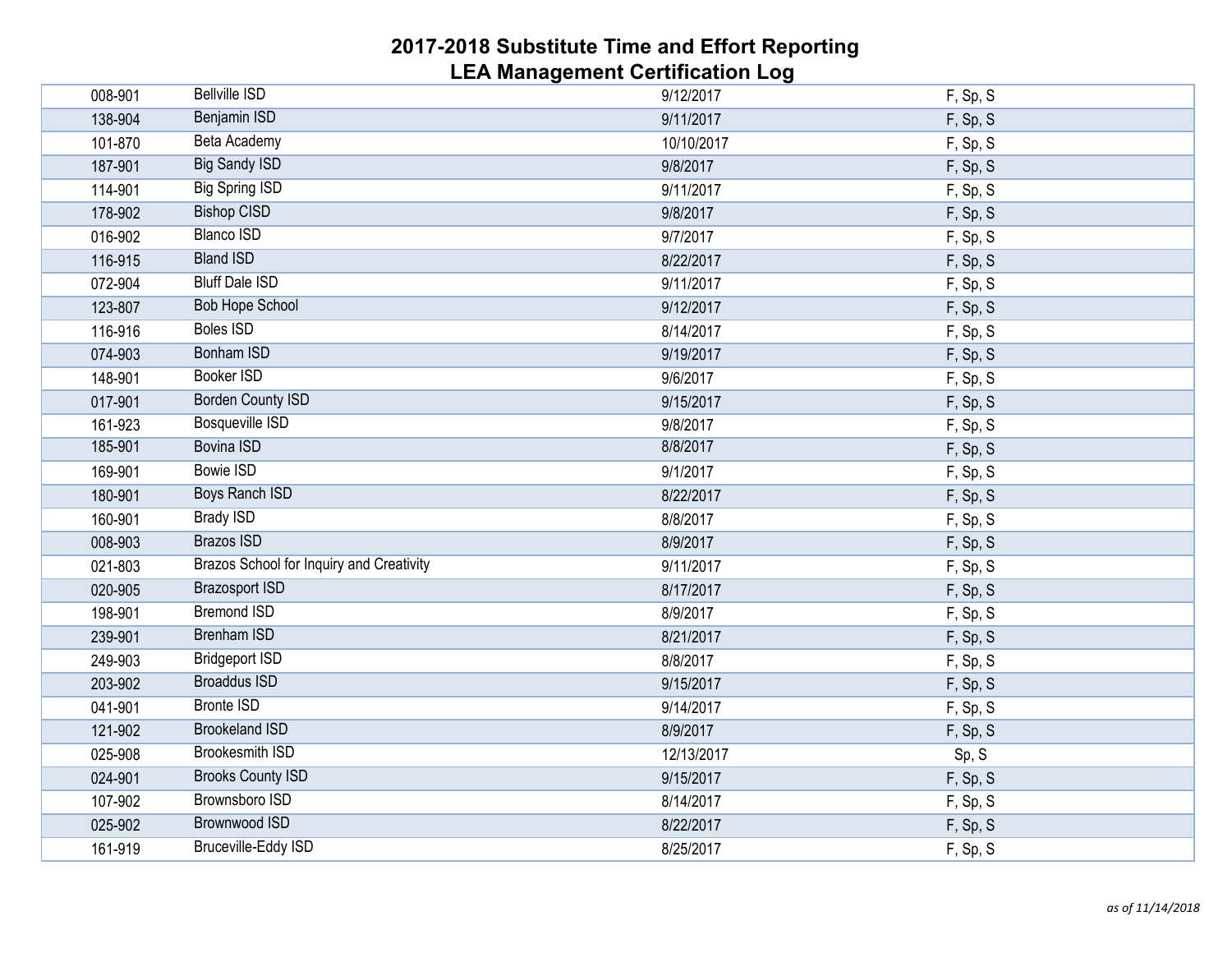| 021-902 | <b>Bryan ISD</b>                    | 8/11/2017  | F, Sp, S |
|---------|-------------------------------------|------------|----------|
| 119-901 | <b>Bryson ISD</b>                   | 12/15/2017 | Sp, S    |
| 166-907 | <b>Buckholts ISD</b>                | 8/9/2017   | F, Sp, S |
| 243-901 | <b>Burkburnett ISD</b>              | 8/29/2017  | F, Sp, S |
| 027-903 | <b>Burnet CISD</b>                  | 9/5/2017   | F, Sp, S |
| 239-903 | <b>Burton ISD</b>                   | 8/10/2017  | F, Sp, S |
| 188-904 | <b>Bushland ISD</b>                 | 8/14/2017  | F, Sp, S |
| 116-901 | Caddo Mills ISD                     | 8/24/2017  | F, Sp, S |
| 026-901 | <b>Caldwell ISD</b>                 | 8/21/2017  | F, Sp, S |
| 029-901 | Calhoun County ISD                  | 8/7/2017   | F, Sp, S |
| 049-905 | Callisburg ISD                      | 8/14/2017  | F, Sp, S |
| 198-902 | Calvert ISD                         | 8/10/2017  | F, Sp, S |
| 166-901 | Cameron ISD                         | 8/23/2017  | F, Sp, S |
| 116-910 | Campbell ISD                        | 8/15/2017  | F, Sp, S |
| 106-901 | Canadian ISD                        | 8/15/2017  | F, Sp, S |
| 234-902 | Canton ISD                          | 8/7/2017   | F, Sp, S |
| 064-903 | Carrizo Springs CISD                | 9/14/2017  | F, Sp, S |
| 057-903 | Carrollton-Farmers Branch ISD       | 8/24/2017  | F, Sp, S |
| 227-817 | <b>Cedars International Academy</b> | 8/7/2017   | F, Sp, S |
| 116-902 | Celeste ISD                         | 8/21/2017  | F, Sp, S |
| 133-901 | <b>Center Point ISD</b>             | 9/18/2017  | F, Sp, S |
| 145-902 | Centerville ISD                     | 8/9/2017   | F, Sp, S |
| 228-904 | Centerville ISD                     | 8/8/2017   | F, Sp, S |
| 003-907 | Central ISD                         | 9/6/2017   | F, Sp, S |
| 103-901 | Channing ISD                        | 9/5/2017   | F, Sp, S |
| 212-909 | Chapel Hill ISD (Tyler, TX)         | 8/21/2017  | F, Sp, S |
| 249-904 | Chico ISD                           | 9/15/2017  | F, Sp, S |
| 038-901 | <b>Childress ISD</b>                | 8/30/2017  | F, Sp, S |
| 067-902 | Cisco ISD                           | 8/17/2017  | F, Sp, S |
| 243-906 | <b>City View ISD</b>                | 8/21/2017  | F, Sp, S |
| 057-841 | Cityscape Schools, Inc.             | 9/15/2017  | F, Sp, S |
| 065-901 | Clarendon ISD                       | 8/10/2017  | F, Sp, S |
| 194-904 | <b>Clarksville ISD</b>              | 8/22/2017  | F, Sp, S |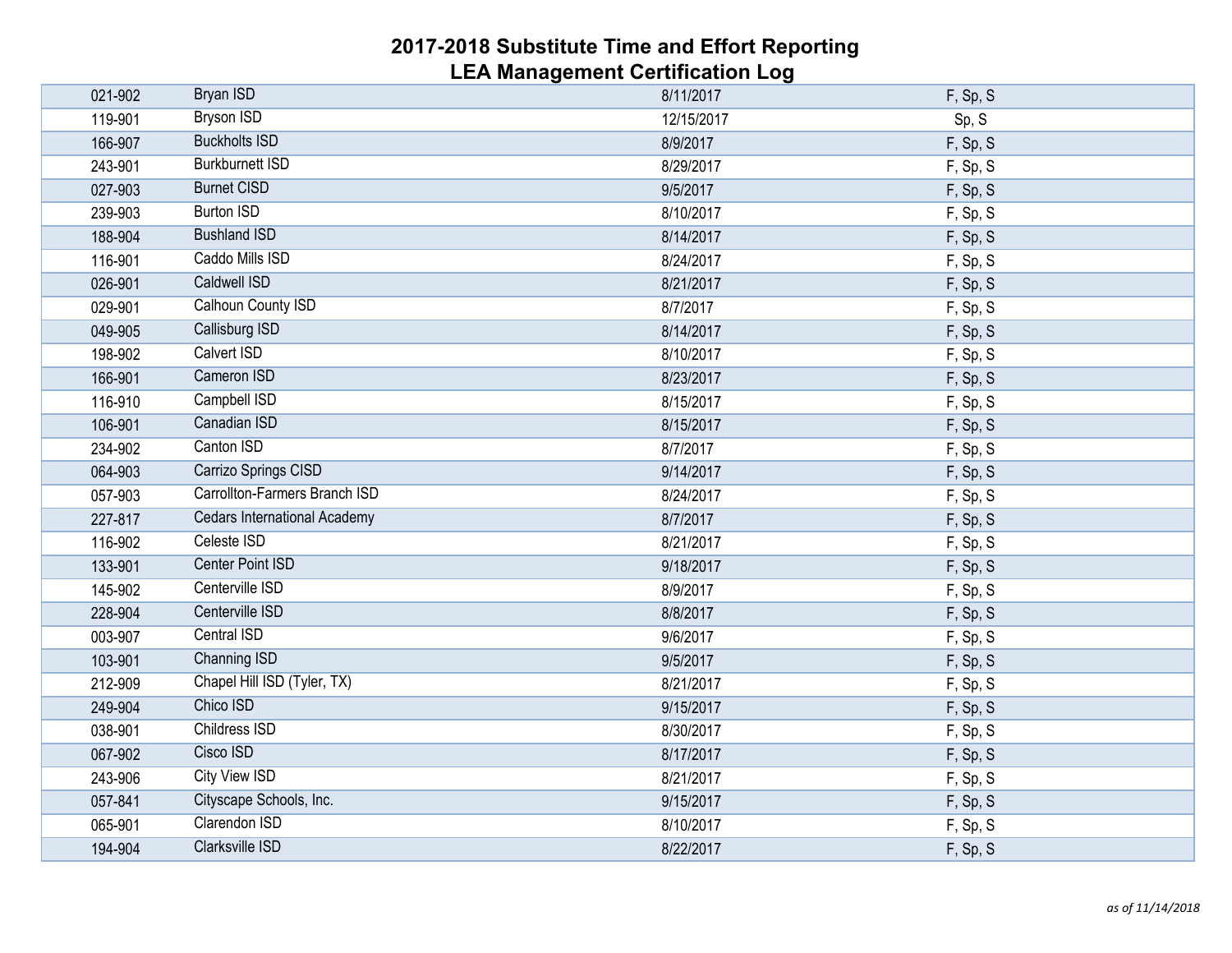| 006-902 | Claude ISD                 | 8/11/2017  | F, Sp, S |
|---------|----------------------------|------------|----------|
| 084-910 | <b>Clear Creek ISD</b>     | 12/4/2017  | Sp, S    |
| 126-903 | Cleburne ISD               | 9/22/2017  | F, Sp, S |
| 146-901 | <b>Cleveland ISD</b>       | 8/7/2017   | F, Sp, S |
| 030-902 | Clyde CISD                 | 8/9/2017   | F, Sp, S |
| 042-901 | Coleman ISD                | 9/14/2017  | F, Sp, S |
| 021-901 | <b>College Station ISD</b> | 8/14/2017  | F, Sp, S |
| 229-901 | <b>Colmesneil ISD</b>      | 8/22/2017  | F, Sp, S |
| 168-901 | Colorado ISD               | 8/29/2017  | F, Sp, S |
| 045-902 | <b>Columbus ISD</b>        | 9/7/2017   | F, Sp, S |
| 047-901 | Comanche ISD               | 10/19/2017 | F, Sp, S |
| 112-908 | Como-Pickton CISD          | 8/7/2017   | F, Sp, S |
| 170-902 | Conroe ISD                 | 8/8/2017   | F, Sp, S |
| 147-901 | Coolidge ISD               | 8/11/2017  | F, Sp, S |
| 060-902 | Cooper ISD                 | 8/15/2017  | F, Sp, S |
| 057-922 | <b>Coppell ISD</b>         | 8/24/2017  | F, Sp, S |
| 187-904 | Corrigan-Camden ISD        | 8/23/2017  | F, Sp, S |
| 246-914 | <b>Coupland ISD</b>        | 8/29/2017  | F, Sp, S |
| 109-903 | Covington ISD              | 9/14/2017  | F, Sp, S |
| 113-901 | <b>Crockett ISD</b>        | 8/8/2017   | F, Sp, S |
| 101-906 | Crosby ISD                 | 9/6/2017   | F, Sp, S |
| 030-901 | <b>Cross Plains ISD</b>    | 8/8/2017   | F, Sp, S |
| 078-901 | <b>Crowell ISD</b>         | 8/10/2017  | F, Sp, S |
| 220-912 | <b>Crowley ISD</b>         | 8/30/2017  | F, Sp, S |
| 254-901 | <b>Crystal City ISD</b>    | 8/17/2017  | F, Sp, S |
| 062-901 | Cuero ISD                  | 9/20/2017  | F, Sp, S |
| 212-801 | <b>Cumberland Academy</b>  | 9/13/2017  | F, Sp, S |
| 074-902 | <b>Cushing ISD</b>         | 8/14/2017  | F, Sp, S |
| 056-901 | Dalhart ISD                | 9/8/2017   | F, Sp, S |
| 057-905 | Dallas ISD                 | 8/16/2017  | F, Sp, S |
| 020-910 | Damon ISD                  | 10/27/2017 | F, Sp, S |
| 020-904 | Danbury ISD                | 10/25/2017 | F, Sp, S |
| 148-905 | Darrouzett ISD             | 8/22/2017  | F, Sp, S |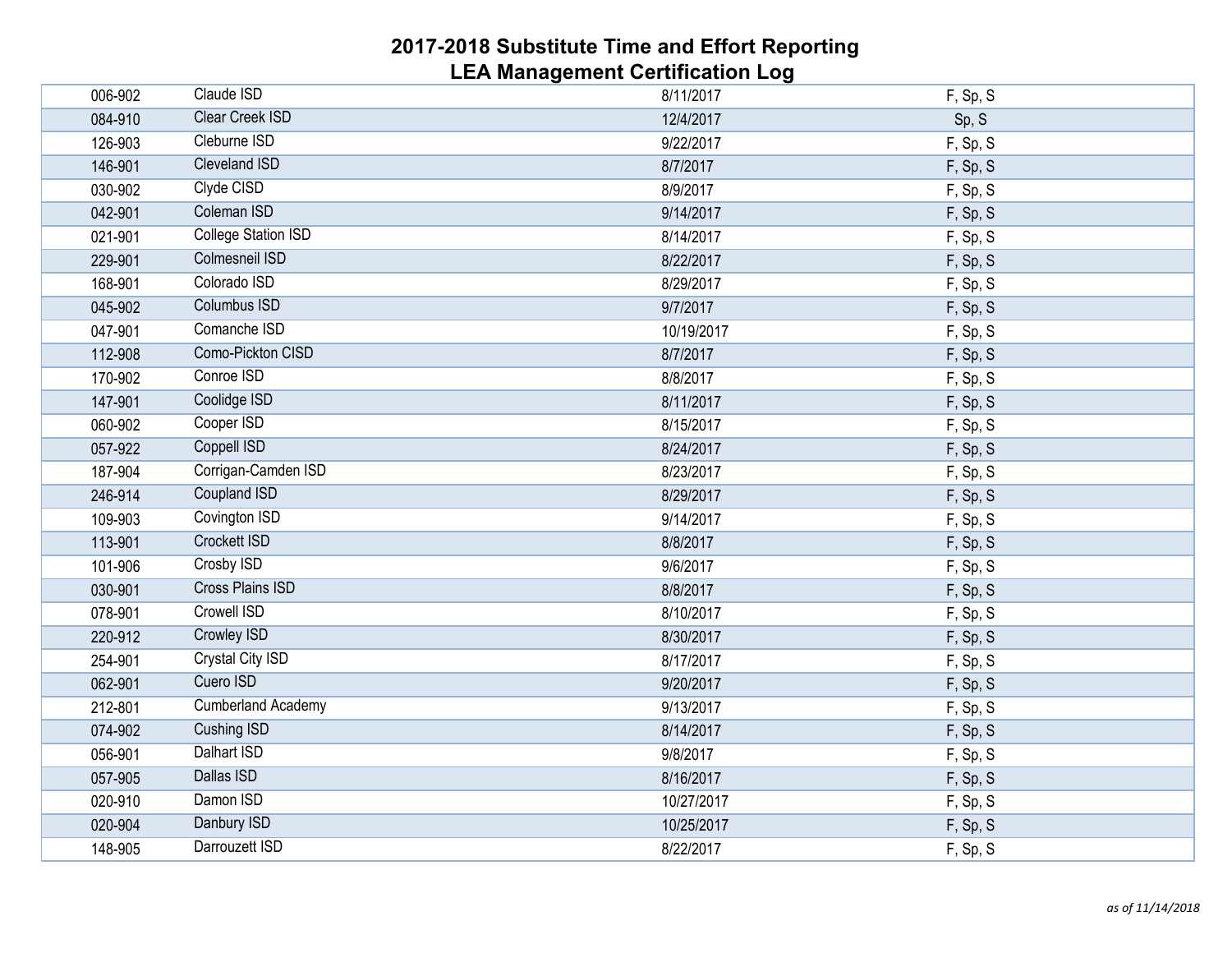| 249-905 | Decatur ISD                        | 9/14/2017  | F, Sp, S |
|---------|------------------------------------|------------|----------|
| 101-908 | Deer Park ISD                      | 8/15/2017  | F, Sp, S |
| 047-902 | DeLeon ISD                         | 8/7/2017   | F, Sp, S |
| 061-901 | Denton ISD                         | 9/8/2017   | F, Sp, S |
| 163-901 | Devine ISD                         | 8/8/2017   | F, Sp, S |
| 084-901 | <b>Dickinson ISD</b>               | 8/8/2017   | F, Sp, S |
| 035-901 | <b>Dimmitt ISD</b>                 | 8/16/2017  | F, Sp, S |
| 105-904 | <b>Dripping Springs ISD</b>        | 9/14/2017  | F, Sp, S |
| 227-824 | East Austin College Prep           | 9/5/2017   | F, Sp, S |
| 220-811 | East Fort Worth Montessori Academy | 9/15/2017  | F, Sp, S |
| 067-903 | <b>Eastland ISD</b>                | 8/17/2017  | F, Sp, S |
| 068-901 | <b>Ector County ISD</b>            | 8/29/2017  | F, Sp, S |
| 241-903 | El Campo ISD                       | 9/13/2017  | F, Sp, S |
| 071-810 | El Paso Leadership Academy         | 9/14/2017  | F, Sp, S |
| 243-902 | Electra ISD                        | 8/8/2017   | F, Sp, S |
| 011-902 | Elgin ISD                          | 8/8/2017   | F, Sp, S |
| 072-802 | <b>Erath Excels</b>                | 9/11/2017  | F, Sp, S |
| 174-910 | Etoile ISD                         | 8/29/2017  | F, Sp, S |
| 030-906 | Eula ISD                           | 8/9/2017   | F, Sp, S |
| 108-809 | Excellence in Leadership Academy   | 9/14/2017  | F, Sp, S |
| 210-906 | <b>Excelsior ISD</b>               | 8/7/2017   | F, Sp, S |
| 043-904 | Farmersville ISD                   | 8/11/2017  | F, Sp, S |
| 185-902 | <b>Farwell ISD</b>                 | 8/16/2017  | F, Sp, S |
| 075-901 | Flatonia ISD                       | 9/15/2017  | F, Sp, S |
| 247-901 | <b>Floresville ISD</b>             | 8/28/2017  | F, Sp, S |
| 148-902 | <b>Follett ISD</b>                 | 8/22/2017  | F, Sp, S |
| 169-910 | Forestburg ISD                     | 12/15/2017 | Sp, S    |
| 079-907 | Fort Bend ISD                      | 9/14/2017  | F, Sp, S |
| 122-901 | <b>Fort Davis ISD</b>              | 8/29/2017  | F, Sp, S |
| 242-906 | Fort Elliott CISD                  | 8/22/2017  | F, Sp, S |
| 220-809 | Fort Worth Academy of Fine Arts    | 9/12/2017  | F, Sp, S |
| 220-905 | Fort Worth ISD                     | 9/8/2017   | F, Sp, S |
| 198-903 | Franklin ISD                       | 8/11/2017  | F, Sp, S |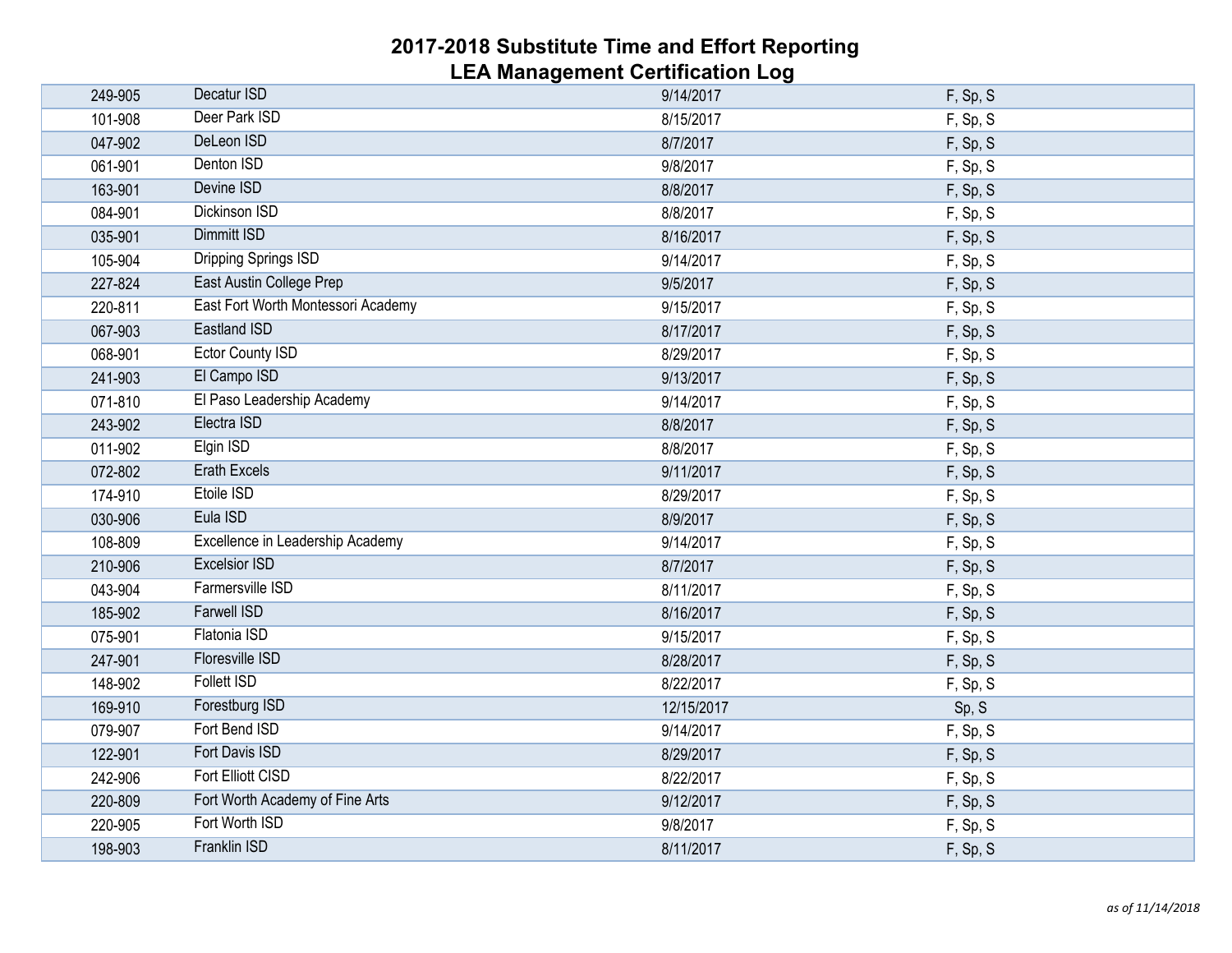| 185-903 | Friona ISD                              | 8/14/2017  | F, Sp, S |
|---------|-----------------------------------------|------------|----------|
| 234-909 | <b>Fruitvale ISD</b>                    | 8/9/2017   | F, Sp, S |
| 115-901 | Ft. Hancock ISD                         | 8/9/2017   | F, Sp, S |
| 101-910 | Galena Park ISD                         | 9/13/2017  | F, Sp, S |
| 084-902 | <b>Galveston ISD</b>                    | 8/15/2017  | F, Sp, S |
| 184-911 | Garner ISD                              | 9/15/2017  | F, Sp, S |
| 183-904 | <b>Gary ISD</b>                         | 8/7/2017   | F, Sp, S |
| 240-801 | <b>Gateway Academy Charter District</b> | 8/24/2017  | F, Sp, S |
| 101-804 | George I Sanchez Charter Schools        | 9/8/2017   | F, Sp, S |
| 149-901 | George West ISD                         | 8/24/2017  | F, Sp, S |
| 246-904 | Georgetown ISD                          | 8/14/2017  | F, Sp, S |
| 144-901 | <b>Giddings ISD</b>                     |            |          |
| 230-902 | Gilmer ISD                              | 11/15/2017 | F, Sp, S |
| 169-906 | Gold-Burg ISD                           | 9/12/2017  | F, Sp, S |
| 088-902 | <b>Goliad ISD</b>                       | 8/21/2017  | F, Sp, S |
| 089-901 | <b>Gonzales ISD</b>                     | 9/14/2017  | F, Sp, S |
| 187-903 | Goodrich ISD                            | 8/8/2017   | F, Sp, S |
| 067-904 | Gorman ISD                              | 8/9/2017   | F, Sp, S |
| 156-905 | Grady ISD                               | 9/11/2017  | F, Sp, S |
| 252-901 | Graham ISD                              | 9/6/2017   | F, Sp, S |
| 111-901 | <b>Granbury ISD</b>                     | 8/18/2017  | F, Sp, S |
| 057-910 | <b>Grand Prairie ISD</b>                | 8/22/2017  | F, Sp, S |
| 246-905 | <b>Granger ISD</b>                      | 9/7/2017   | F, Sp, S |
| 226-907 | <b>Grape Creek ISD</b>                  | 8/25/2017  | F, Sp, S |
| 113-902 | <b>Grapeland ISD</b>                    | 9/8/2017   | F, Sp, S |
| 147-902 | Groesbeck ISD                           | 9/12/2017  | F, Sp, S |
| 033-901 | Groom ISD                               | 9/7/2017   | F, Sp, S |
| 228-901 | <b>Groveton ISD</b>                     | 8/7/2017   | F, Sp, S |
| 098-901 | Gruver ISD                              | 8/8/2017   | F, Sp, S |
| 091-917 | Gunter ISD                              | 9/7/2017   | F, Sp, S |
| 047-903 | Gustine ISD                             | 9/11/2017  | F, Sp, S |
| 127-903 | Hamlin ISD                              | 8/11/2017  | F, Sp, S |
| 219-901 | <b>Happy ISD</b>                        | 9/14/2017  | F, Sp, S |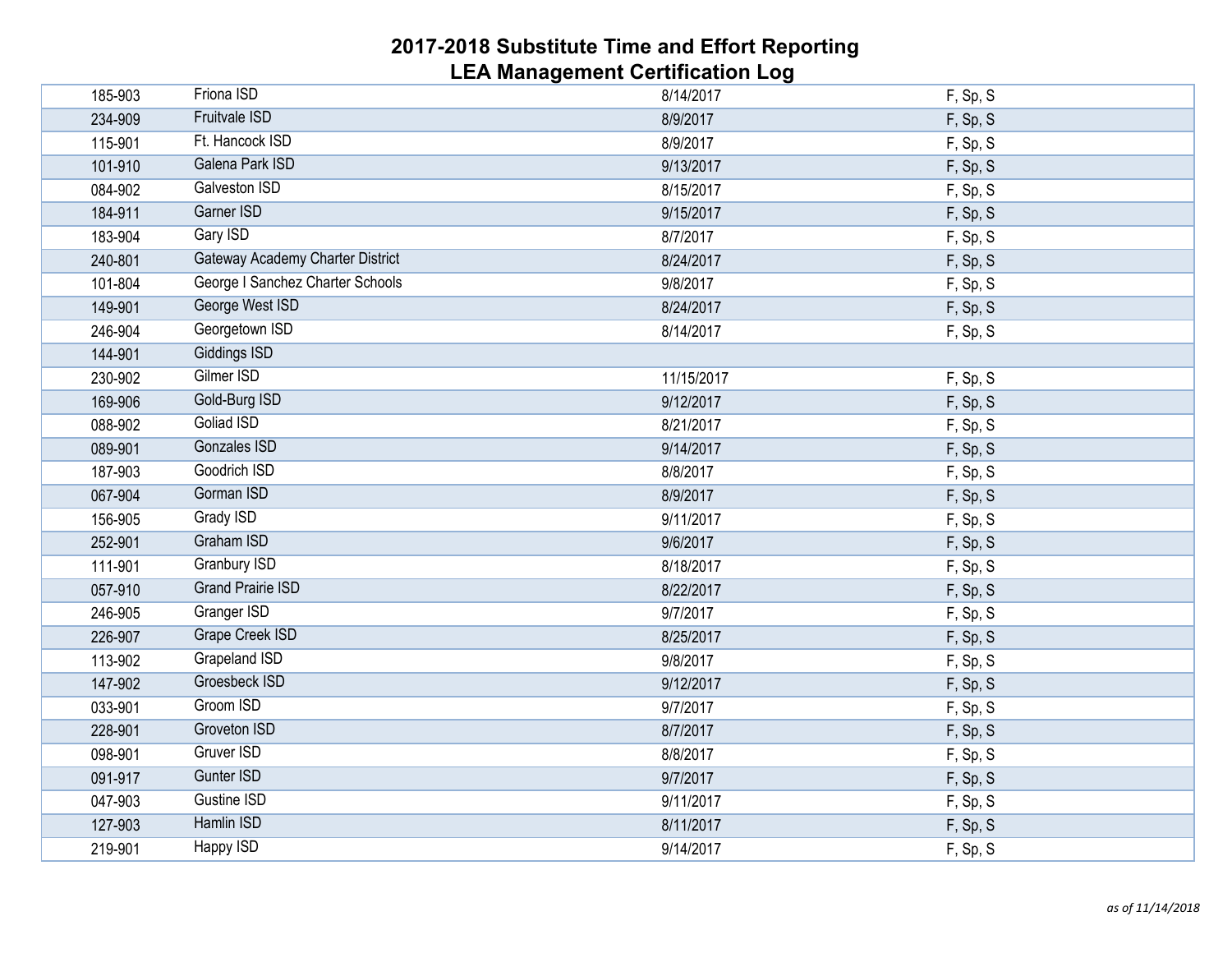| 146-904 | Hardin ISD                            | 9/13/2017  | F, Sp, S |
|---------|---------------------------------------|------------|----------|
| 101-858 | Harmony School of Excellence          | 9/6/2017   | F, Sp, S |
| 101-862 | Harmony School of Science - Houston   | 9/6/2017   | F, Sp, S |
| 101-846 | Harmony Science Academy               | 9/6/2017   | F, Sp, S |
| 227-816 | Harmony Science Academy (Austin)      | 9/6/2017   | F, Sp, S |
| 071-806 | Harmony Science Academy (El Paso)     | 9/6/2017   | F, Sp, S |
| 015-828 | Harmony Science Academy (San Antonio) | 9/6/2017   | F, Sp, S |
| 161-807 | Harmony Science Academy (Waco)        | 9/6/2017   | F, Sp, S |
| 086-902 | Harper ISD                            | 9/5/2017   | F, Sp, S |
| 035-902 | Hart ISD                              | 8/14/2017  | F, Sp, S |
| 103-902 | <b>Hartley ISD</b>                    | 8/16/2017  | F, Sp, S |
| 225-907 | Harts Bluff ISD                       | 9/6/2017   | F, Sp, S |
| 104-901 | <b>Haskell CISD</b>                   | 9/8/2017   | F, Sp, S |
| 105-906 | <b>Hays CISD</b>                      | 8/17/2017  | F, Sp, S |
| 198-905 | Hearne ISD                            | 8/18/2017  | F, Sp, S |
| 065-902 | <b>Hedley ISD</b>                     | 8/10/2017  | F, Sp, S |
| 202-903 | <b>Hemphill ISD</b>                   | 8/24/2017  | F, Sp, S |
| 237-902 | Hempstead ISD                         | 10/4/2017  | F, Sp, S |
| 201-902 | Henderson ISD                         | 8/29/2017  | F, Sp, S |
| 039-902 | Henrietta ISD                         | 12/15/2017 | Sp, S    |
| 015-815 | Heritage Academy                      | 8/29/2017  | F, Sp, S |
| 108-905 | <b>Hidalgo ISD</b>                    | 8/9/2017   | F, Sp, S |
| 084-903 | <b>High Island ISD</b>                | 9/8/2017   | F, Sp, S |
| 220-819 | <b>High Point Academy</b>             | 9/14/2017  | F, Sp, S |
| 188-903 | <b>Highland Park ISD</b>              | 8/16/2017  | F, Sp, S |
| 005-902 | <b>Holliday ISD</b>                   | 10/5/2017  | F, Sp, S |
| 163-904 | Hondo ISD                             | 8/18/2017  | F, Sp, S |
| 074-907 | <b>Honey Grove ISD</b>                | 8/16/2017  | F, Sp, S |
| 091-905 | Howe ISD                              | 8/31/2017  | F, Sp, S |
| 072-908 | Huckabay ISD                          | 9/11/2017  | F, Sp, S |
| 034-903 | Hughes Springs ISD                    | 8/15/2017  | F, Sp, S |
| 146-905 | Hull-Daisetta ISD                     | 8/9/2017   | F, Sp, S |
| 101-913 | Humble ISD                            | 9/11/2017  | F, Sp, S |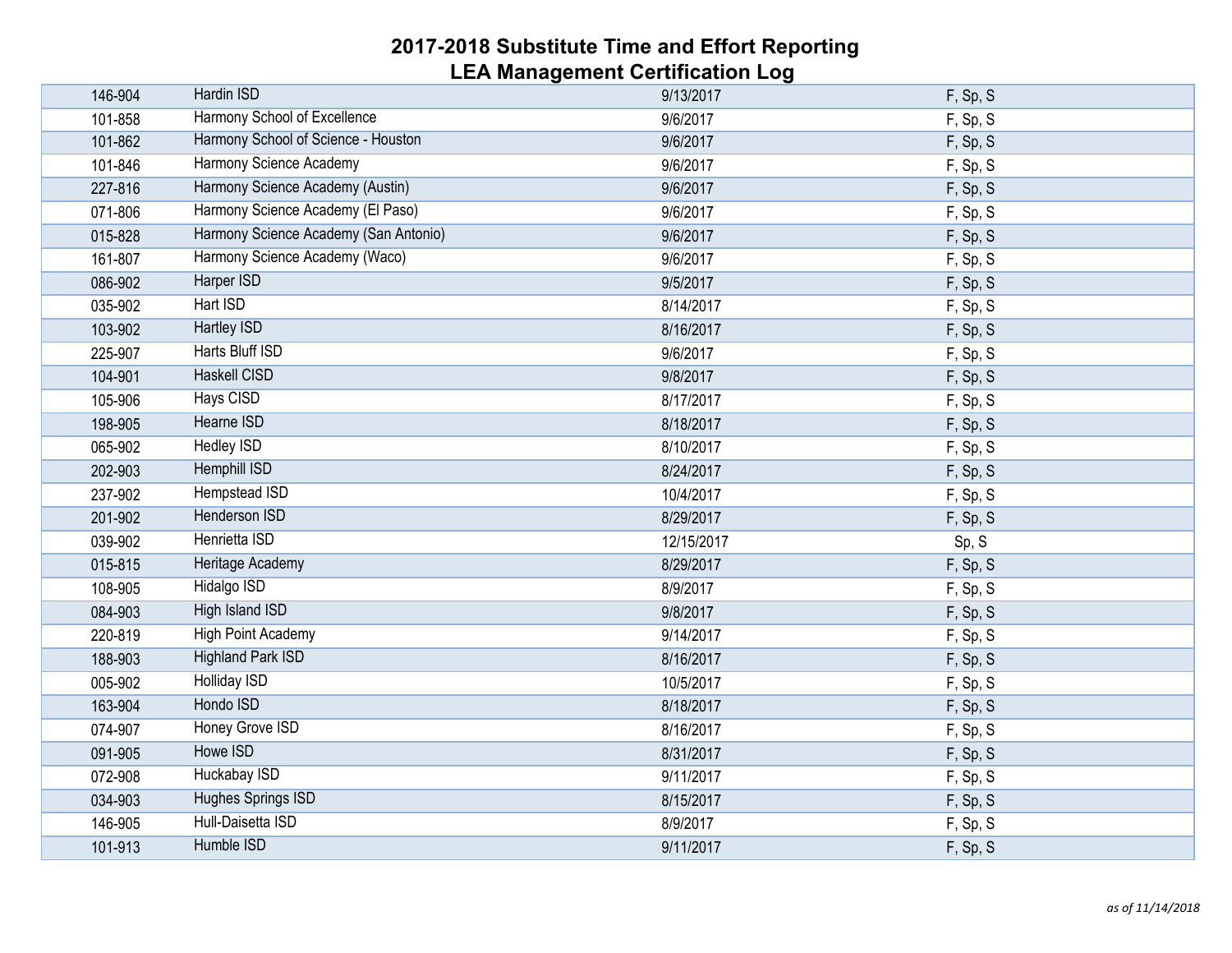| 108-807 | <b>IDEA Public Schools</b>        | 9/14/2017  | F, Sp, S |
|---------|-----------------------------------|------------|----------|
| 057-830 | <b>Inspired Vision Academy</b>    | 8/9/2017   | F, Sp, S |
| 057-848 | International Leadership of Texas | 9/14/2017  | F, Sp, S |
| 093-903 | <b>Iola ISD</b>                   | 8/8/2017   | F, Sp, S |
| 243-903 | <b>Iowa Park CISD</b>             | 9/8/2017   | F, Sp, S |
| 186-903 | Iraan-Sheffield ISD               | 8/8/2017   | F, Sp, S |
| 219-902 | Jacksboro ISD                     | 8/18/2017  | F, Sp, S |
| 037-904 | Jacksonville ISD                  | 8/21/2017  | F, Sp, S |
| 121-904 | Jasper ISD                        | 9/14/2017  | F, Sp, S |
| 221-911 | Jim Ned Consolidated ISD          | 8/8/2017   | F, Sp, S |
| 210-902 | Joaquin ISD                       | 8/8/2017   | F, Sp, S |
| 126-905 | Joshua ISD                        | 8/11/2017  | F, Sp, S |
| 102-901 | <b>Karnack ISD</b>                | 9/8/2017   | F, Sp, S |
| 105-801 | Katherine Anne Porter School      | 12/15/2017 | F, Sp, S |
| 101-914 | <b>Katy ISD</b>                   | 8/14/2017  | F, Sp, S |
| 129-903 | Kauffman ISD                      | 8/11/2017  | F, Sp, S |
| 126-906 | Keene ISD                         | 12/6/2017  | Sp, S    |
| 128-902 | <b>Kenedy ISD</b>                 | 9/11/2017  | F, Sp, S |
| 113-906 | <b>Kennard ISD</b>                | 8/22/2017  | F, Sp, S |
| 220-914 | Kennedale ISD                     | 8/28/2017  | F, Sp, S |
| 014-906 | Killeen ISD                       | 8/8/2017   | F, Sp, S |
| 227-820 | KIPP Austin Public Schools, Inc.  | 8/10/2017  | F, Sp, S |
| 101-813 | KIPP Inc.                         | 8/17/2017  | F, Sp, S |
| 015-826 | <b>KIPP San Antonio</b>           | 9/13/2017  | F, Sp, S |
| 101-915 | Klein ISD                         | 8/18/2017  | F, Sp, S |
| 058-905 | Klondike ISD                      | 8/31/2017  | F, Sp, S |
| 138-902 | Knox City-O'Brien CISD            | 8/7/2017   | F, Sp, S |
| 219-905 | <b>Kress ISD</b>                  | 8/8/2017   | F, Sp, S |
| 227-912 | Lago Vista ISD                    | 8/28/2017  | F, Sp, S |
| 058-906 | Lamesa ISD                        | 8/8/2017   | F, Sp, S |
| 201-903 | Laneville ISD                     | 8/25/2017  | F, Sp, S |
| 107-910 | LaPoynor ISD                      | 8/14/2017  | F, Sp, S |
| 240-901 | Laredo ISD                        | 8/18/2017  | F, Sp, S |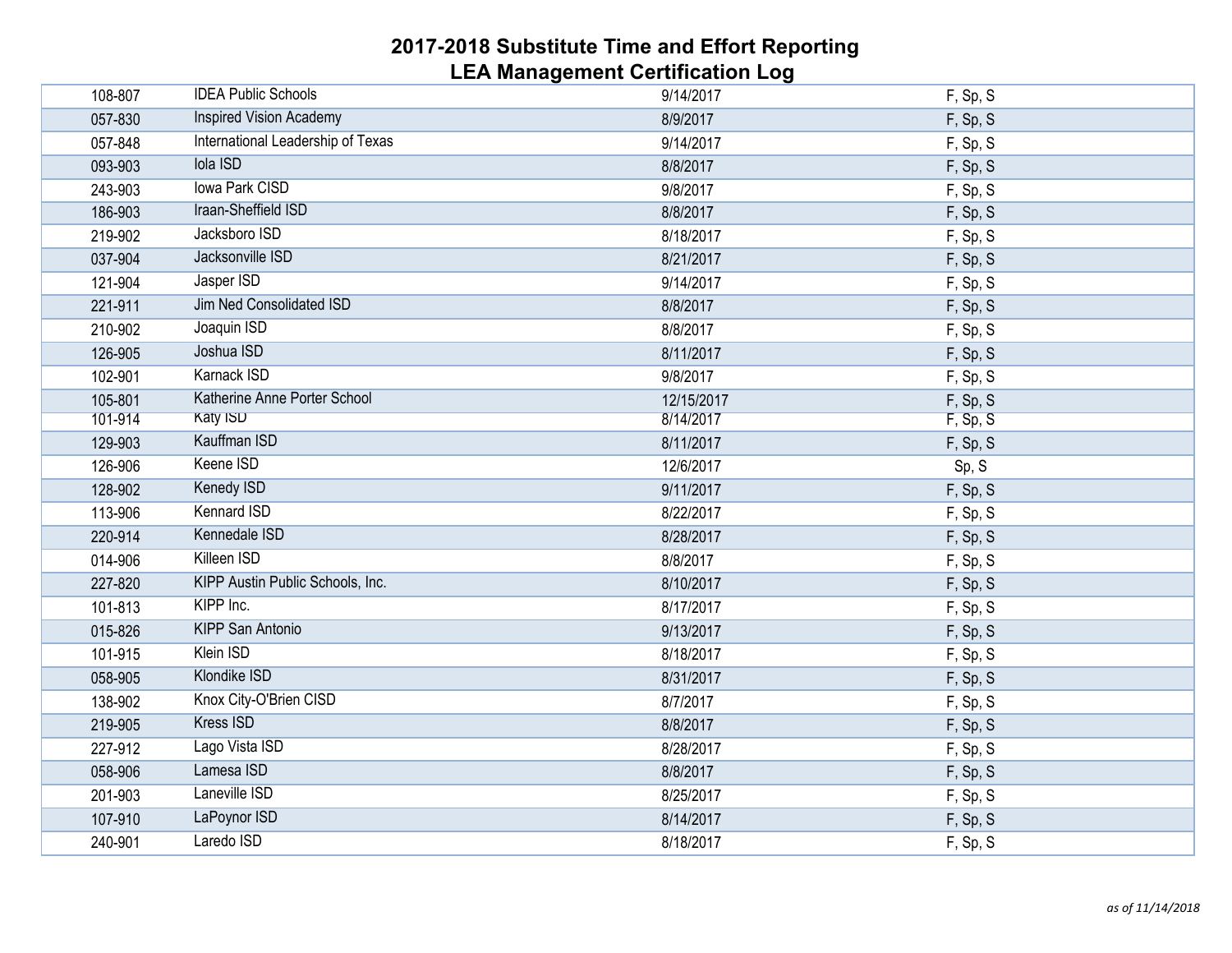| 113-905 | Latexo ISD                       | 8/24/2017  | F, Sp, S |
|---------|----------------------------------|------------|----------|
| 185-904 | Lazbuddie ISD                    | 9/13/2017  | F, Sp, S |
| 061-804 | Leadership Prep School           | 9/11/2017  | F, Sp, S |
| 187-906 | Leggett ISD                      | 9/6/2017   | F, Sp, S |
| 145-911 | Leon ISD                         | 8/9/2017   | F, Sp, S |
| 074-909 | <b>Leonard ISD</b>               | 8/7/2017   | F, Sp, S |
| 110-902 | <b>Levelland ISD</b>             | 8/9/2017   | F, Sp, S |
| 201-904 | Leverett's Chapel ISD            | 8/24/2017  | F, Sp, S |
| 144-902 | Lexington ISD                    | 9/14/2017  | F, Sp, S |
| 246-908 | <b>Liberty Hill ISD</b>          | 9/14/2017  | F, Sp, S |
| 146-906 | <b>Liberty ISD</b>               | 9/11/2017  | F, Sp, S |
| 057-807 | Life School                      | 8/8/2017   | F, Sp, S |
| 212-903 | Lindale ISD                      | 8/17/2017  | F, Sp, S |
| 049-907 | <b>Lindsay ISD</b>               | 9/12/2017  | F, Sp, S |
| 111-902 | Lipan ISD                        | 8/14/2017  | F, Sp, S |
| 181-908 | Little Cypress Mauriceville CISD | 8/7/2017   | F, Sp, S |
| 061-914 | Little Elm ISD                   | 8/29/2017  | F, Sp, S |
| 178-906 | London ISD                       | 8/9/2017   | F, Sp, S |
| 116-906 | Lone Oak ISD                     | 8/14/2017  | F, Sp, S |
| 092-903 | Longview ISD                     | 8/29/2017  | F, Sp, S |
| 161-907 | Lorena ISD                       | 9/14/2017  | F, Sp, S |
| 043-919 | Lovejoy ISD                      | 8/29/2017  | F, Sp, S |
| 113-903 | Lovelady ISD                     | 9/7/2017   | F, Sp, S |
| 152-901 | Lubbock ISD                      | 9/14/2017  | F, Sp, S |
| 152-906 | Lubbock-Cooper ISD               | 9/11/2017  | F, Sp, S |
| 127-905 | Lueders-Avoca ISD                | 8/7/2017   | F, Sp, S |
| 129-905 | <b>Mabank ISD</b>                | 11/7/2017  | F, Sp, S |
| 107-096 | Malakoff ISD                     | 8/15/2017  | F, Sp, S |
| 220-908 | <b>Mansfield ISD</b>             | 8/10/2017  | F, Sp, S |
| 027-904 | Marble Falls ISD                 | 10/9/2017  | F, Sp, S |
| 157-901 | Mason ISD                        | 8/22/2017  | F, Sp, S |
| 019-903 | <b>Maud ISD</b>                  | 12/15/2017 | Sp, S    |
| 025-905 | May ISD                          | 8/30/2017  | F, Sp, S |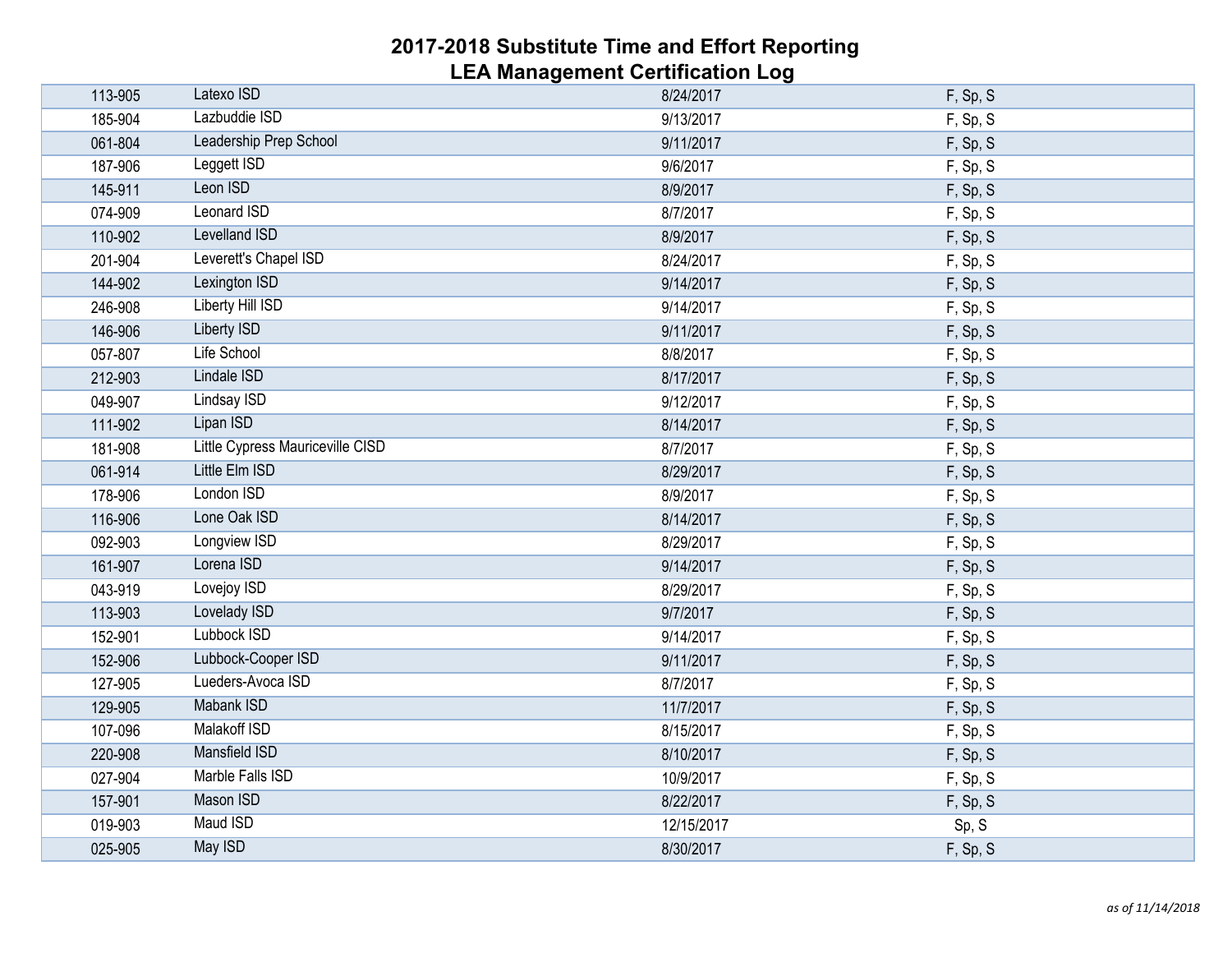| 070-915 | <b>Maypearl ISD</b>                | 9/6/2017   | F, Sp, S |
|---------|------------------------------------|------------|----------|
| 011-905 | McDade ISD                         | 8/8/2017   | F, Sp, S |
| 130-801 | <b>Meadowland Charter District</b> | 8/30/2017  | F, Sp, S |
| 043-908 | Melissa ISD                        | 9/13/2017  | F, Sp, S |
| 096-904 | <b>Memphis ISD</b>                 | 8/22/2017  | F, Sp, S |
| 221-904 | Merkel ISD                         | 9/18/2017  | F, Sp, S |
| 147-903 | Mexia ISD                          | 8/28/2017  | F, Sp, S |
| 197-902 | Miami ISD                          | 8/22/2017  | F, Sp, S |
| 108-804 | MidValley Academy Charter District | 8/24/2017  | F, Sp, S |
| 039-905 | <b>Midway ISD</b>                  | 12/15/2017 | Sp, S    |
| 175-910 | <b>Mildred ISD</b>                 | 8/11/2017  | F, Sp, S |
| 200-902 | <b>Miles ISD</b>                   | 8/7/2017   | F, Sp, S |
| 070-909 | <b>Milford ISD</b>                 | 9/12/2017  | F, Sp, S |
| 238-902 | Monahans-Wickett-Pyote ISD         | 8/31/2017  | F, Sp, S |
| 169-908 | Montague ISD                       | 8/24/2017  | F, Sp, S |
| 227-826 | Montessori For All                 | 9/15/2017  | F, Sp, S |
| 072-910 | Morgan Mill ISD                    | 9/11/2017  | F, Sp, S |
| 040-901 | Morton ISD                         | 9/11/2017  | F, Sp, S |
| 225-902 | Mt. Pleasant ISD                   | 8/9/2017   | F, Sp, S |
| 080-901 | Mt. Vernon ISD                     | 8/21/2017  | F, Sp, S |
| 049-902 | Muenster ISD                       | 8/8/2017   | F, Sp, S |
| 167-902 | <b>Mullin ISD</b>                  | 8/23/2017  | F, Sp, S |
| 138-903 | Munday CISD                        | 8/7/2017   | F, Sp, S |
| 107-908 | <b>Murchison ISD</b>               | 9/7/2017   | F, Sp, S |
| 174-904 | Nacogdoches ISD                    | 8/14/2017  | F, Sp, S |
| 093-904 | Navasota ISD                       | 9/7/2017   | F, Sp, S |
| 035-903 | Nazareth ISD                       | 8/14/2017  | F, Sp, S |
| 001-906 | <b>Neches ISD</b>                  | 9/6/2017   | F, Sp, S |
| 079-906 | Needville ISD                      | 8/7/2017   | F, Sp, S |
| 046-901 | <b>New Braunfels ISD</b>           | 8/15/2017  | F, Sp, S |
| 170-908 | New Caney ISD                      | 8/9/2017   | F, Sp, S |
| 230-906 | <b>New Diana ISD</b>               | 9/6/2017   | F, Sp, S |
| 015-805 | New Frontiers Public Schools       | 8/24/2017  | F, Sp, S |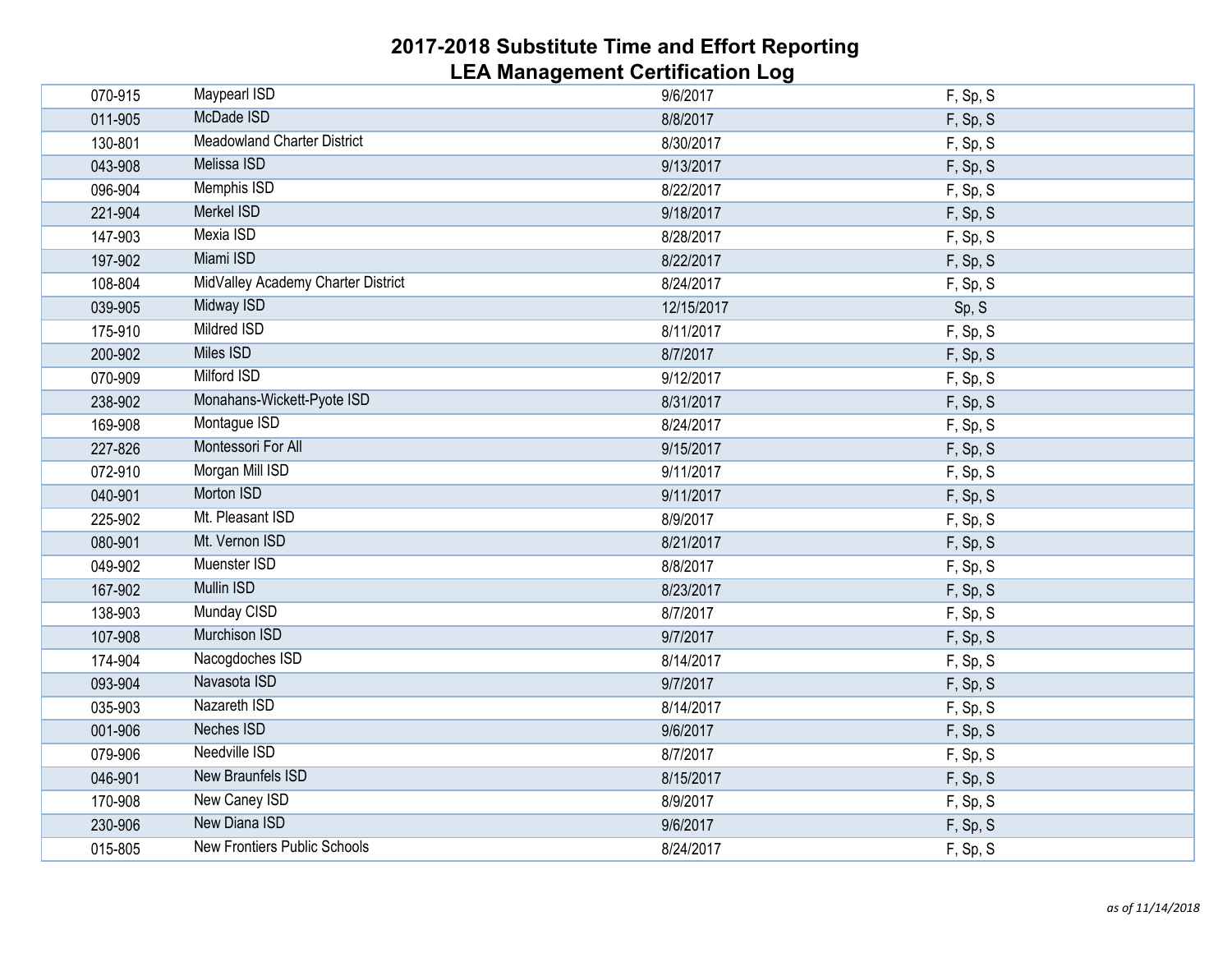| 037-908 | New Summerfield ISD                     | 8/8/2017  | F, Sp, S |
|---------|-----------------------------------------|-----------|----------|
| 236-901 | New Waverly ISD                         | 8/21/2017 | F, Sp, S |
| 252-902 | Newcastle ISD                           | 8/9/2017  | F, Sp, S |
| 220-817 | Newman International Academy            | 9/11/2017 | F, Sp, S |
| 176-902 | Newton ISD                              | 8/7/2017  | F, Sp, S |
| 145-906 | Normangee ISD                           | 8/24/2017 | F, Sp, S |
| 112-906 | North Hopkins ISD                       | 9/14/2017 | F, Sp, S |
| 061-911 | Northwest ISD                           | 9/1/2017  | F, Sp, S |
| 057-809 | Nova Academy                            | 8/23/2017 | F, Sp, S |
| 057-827 | Nova Academy - Southeast                | 8/23/2017 | F, Sp, S |
| 084-802 | <b>Odyssey Academy</b>                  | 9/19/2017 | F, Sp, S |
| 200-906 | Olfen ISD                               | 9/15/2017 | F, Sp, S |
| 252-903 | <b>Olney ISD</b>                        | 9/8/2017  | F, Sp, S |
| 140-905 | Olton ISD                               | 8/10/2017 | F, Sp, S |
| 187-910 | Onalaska ISD                            | 9/5/2017  | F, Sp, S |
| 181-905 | Orangefield ISD                         | 8/15/2017 | F, Sp, S |
| 158-905 | Palacios ISD                            | 9/15/2017 | F, Sp, S |
| 001-907 | Palestine ISD                           | 9/18/2017 | F, Sp, S |
| 182-906 | Palo Pinto ISD                          | 9/11/2017 | F, Sp, S |
| 090-904 | Pampa ISD                               | 9/1/2017  | F, Sp, S |
| 033-902 | Panhandle ISD                           | 9/12/2017 | F, Sp, S |
| 042-905 | Panther Creek CISD                      | 9/15/2017 | F, Sp, S |
| 249-906 | Paradise ISD                            | 8/23/2017 | F, Sp, S |
| 139-909 | Paris ISD                               |           |          |
| 071-803 | Paso Del Norte Academy Charter District | 8/24/2017 | F, Sp, S |
| 163-906 | Patton Springs ISD                      | 9/14/2017 | F, Sp, S |
| 013-902 | Pawnee ISD                              | 9/11/2017 | F, Sp, S |
| 020-908 | <b>Pearland ISD</b>                     | 8/17/2017 | F, Sp, S |
| 082-903 | <b>Pearsall ISD</b>                     | 9/8/2017  | F, Sp, S |
| 195-901 | Pecos-Barstow-Toyah ISD                 | 9/15/2017 | F, Sp, S |
| 119-903 | Perrin-Whitt CISD                       | 8/24/2017 | F, Sp, S |
| 179-901 | Perryton ISD                            | 8/8/2017  | F, Sp, S |
| 039-903 | Petrolia CISD                           | 8/10/2017 | F, Sp, S |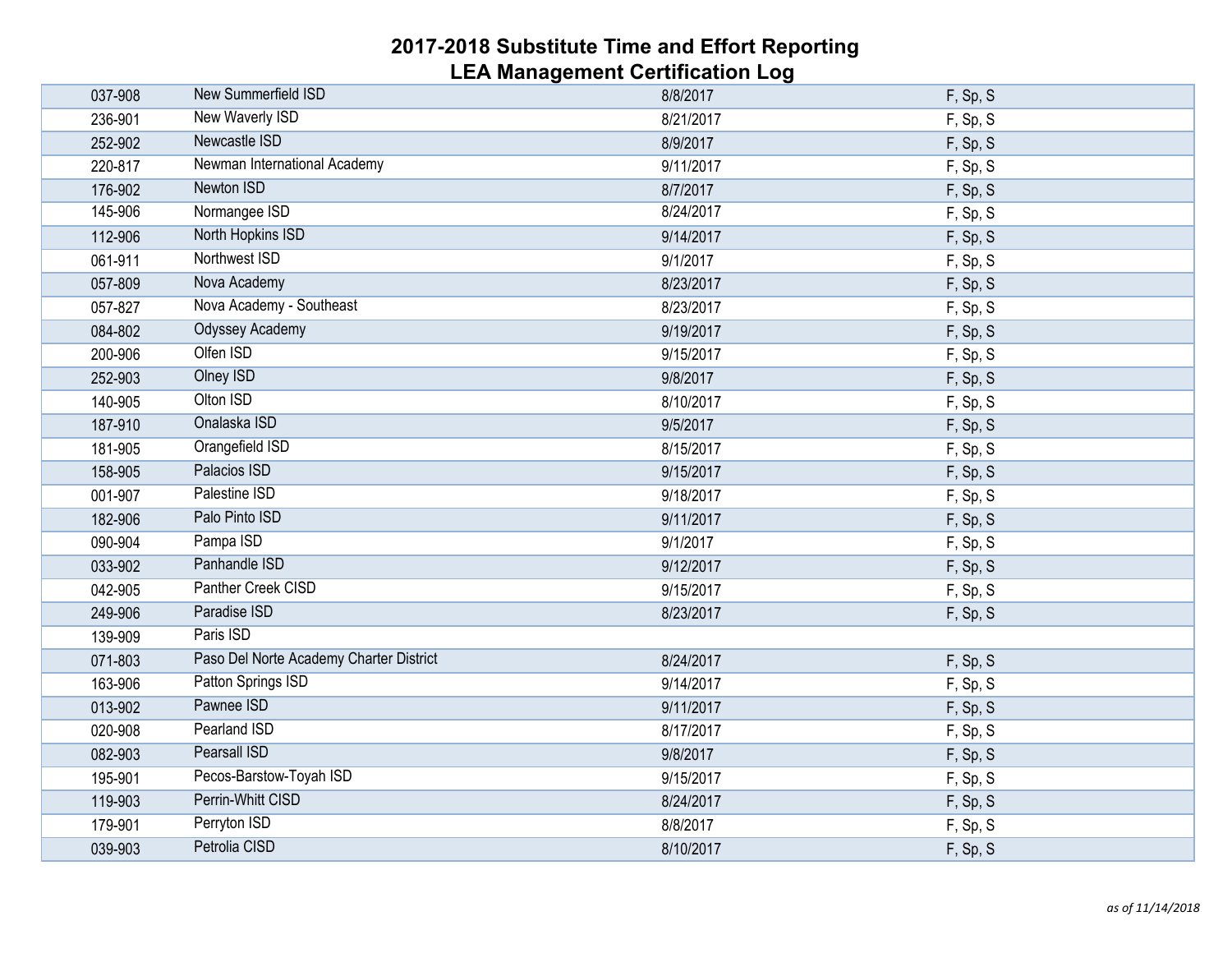| 172-905 | <b>Pewitt CISD</b>                       | 9/11/2017 | F, Sp, S |  |
|---------|------------------------------------------|-----------|----------|--|
| 227-904 | Pflugerville ISD                         | 8/14/2017 | F, Sp, S |  |
| 108-909 | Pharr San Juan Alamo ISD                 | 8/22/2017 | F, Sp, S |  |
| 043-910 | Plano ISD                                | 8/11/2017 | F, Sp, S |  |
| 019-912 | <b>Pleasant Grove ISD</b>                | 9/13/2017 | F, Sp, S |  |
| 007-905 | <b>Pleasanton ISD</b>                    | 9/14/2017 | F, Sp, S |  |
| 061-906 | Ponder ISD                               | 8/18/2017 | F, Sp, S |  |
| 184-901 | Poolville ISD                            | 9/15/2017 | F, Sp, S |  |
| 123-907 | Port Arthur ISD                          | 8/22/2017 | F, Sp, S |  |
| 028-906 | Prairie Lea ISD                          | 9/18/2017 | F, Sp, S |  |
| 139-912 | <b>Prairiland ISD</b>                    | 8/9/2017  | F, Sp, S |  |
| 072-801 | Premier High Schools                     | 9/5/2017  | F, Sp, S |  |
| 098-903 | Pringle Morse CISD                       | 8/8/2017  | F, Sp, S |  |
| 101-853 | <b>Promise Community School District</b> | 8/23/2017 | F, Sp, S |  |
| 099-903 | Quanah ISD                               | 8/7/2017  | F, Sp, S |  |
| 034-907 | Queen City ISD                           | 8/22/2017 | F, Sp, S |  |
| 054-903 | Ralls ISD                                | 9/14/2017 | F, Sp, S |  |
| 161-802 | Rappaport Academy Public School          | 8/11/2017 | F, Sp, S |  |
| 236-801 | Raven School                             | 9/7/2017  | F, Sp, S |  |
| 192-901 | Reagan County ISD                        | 9/13/2017 | F, Sp, S |  |
| 196-903 | Refugio ISD                              | 8/8/2017  | F, Sp, S |  |
| 137-902 | Ricardo ISD                              | 8/17/2017 | F, Sp, S |  |
| 057-916 | Richardson ISD                           | 8/10/2017 | F, Sp, S |  |
| 031-911 | Rio Hondo ISD                            | 8/8/2017  | F, Sp, S |  |
| 126-907 | Rio Vista ISD                            | 9/11/2017 | F, Sp, S |  |
| 067-908 | <b>Rising Star ISD</b>                   | 8/11/2017 | F, Sp, S |  |
| 188-902 | <b>River Road ISD</b>                    | 8/8/2017  | F, Sp, S |  |
| 076-903 | Roby CISD                                | 8/7/2017  | F, Sp, S |  |
| 166-904 | Rockdale ISD                             | 8/23/2017 | F, Sp, S |  |
| 199-901 | <b>Rockwall ISD</b>                      | 8/29/2017 | F, Sp, S |  |
| 177-901 | Roscoe Collegiate ISD                    | 8/7/2017  | F, Sp, S |  |
| 073-905 | Rosebud-Lott ISD                         | 9/7/2017  | F, Sp, S |  |
| 076-904 | Rotan ISD                                | 8/7/2017  | F, Sp, S |  |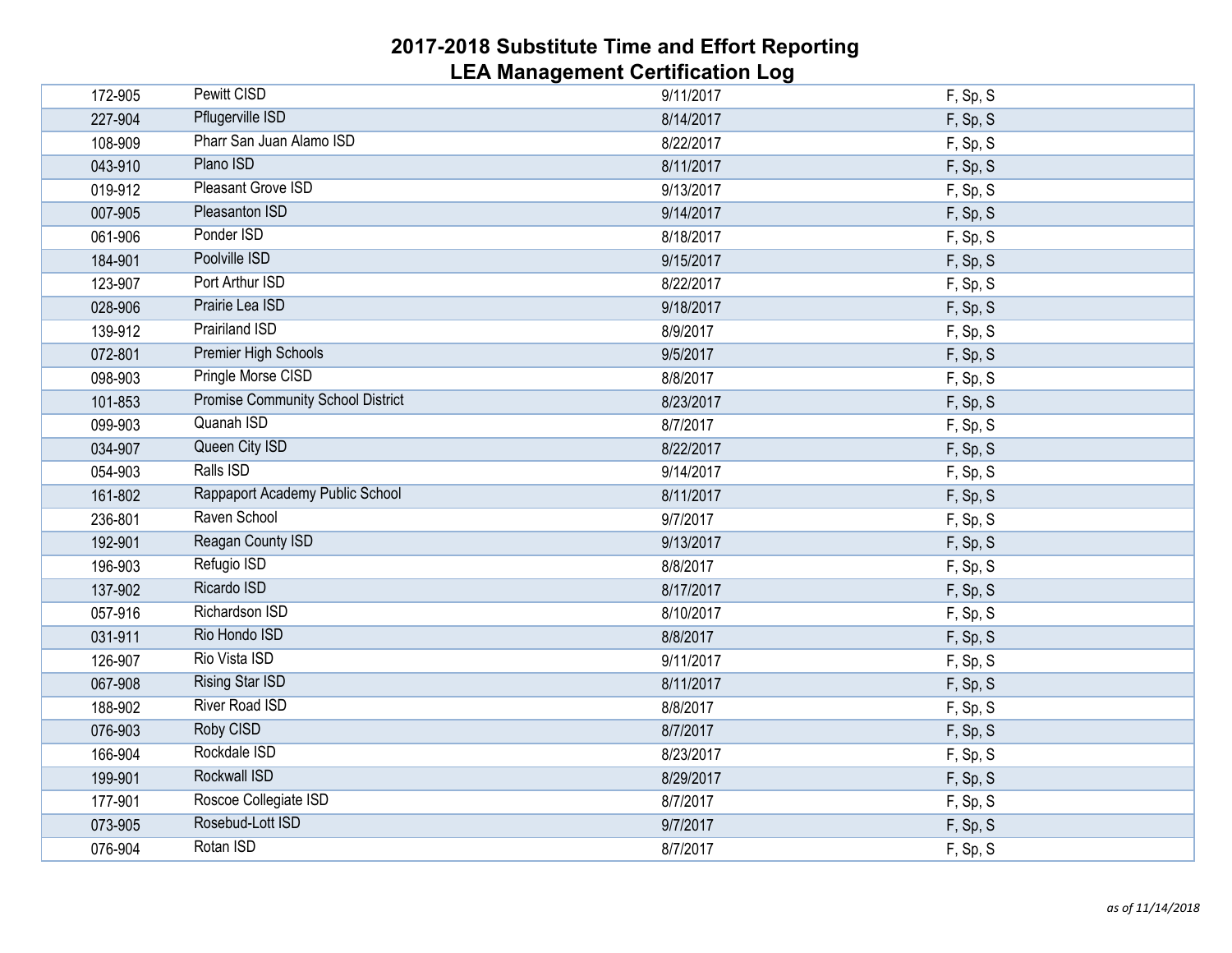| 139-908 | Roxton ISD                                 | 9/12/2017  | F, Sp, S |
|---------|--------------------------------------------|------------|----------|
| 237-905 | <b>Royal ISD</b>                           | 8/7/2017   | F, Sp, S |
| 104-903 | Rule ISD                                   | 10/23/2017 | F, Sp, S |
| 037-907 | <b>Rusk ISD</b>                            | 8/23/2017  | F, Sp, S |
| 123-913 | Sabine Pass ISD                            | 8/9/2017   | F, Sp, S |
| 169-911 | Saint Jo ISD                               | 8/16/2017  | F, Sp, S |
| 013-801 | Saint Mary's Academy Charter School        | 8/31/2017  | F, Sp, S |
| 074-917 | Sam Rayburn ISD                            | 9/12/2017  | F, Sp, S |
| 226-903 | San Angelo ISD                             | 9/8/2017   | F, Sp, S |
| 015-907 | San Antonio ISD                            | 9/8/2017   | F, Sp, S |
| 031-912 | San Benito ISD                             | 11/13/2017 | F, Sp, S |
| 066-902 | San Diego ISD                              | 8/31/2017  | F, Sp, S |
| 233-901 | San Felipe Del Rio CISD                    | 8/15/2017  | F, Sp, S |
| 206-901 | San Saba ISD                               | 8/9/2017   | F, Sp, S |
| 117-903 | Sanford Fritch ISD                         | 8/7/2017   | F, Sp, S |
| 042-903 | Santa Anna ISD                             | 8/16/2017  | F, Sp, S |
| 031-914 | Santa Rosa ISD                             | 8/8/2017   | F, Sp, S |
| 207-901 | <b>Schleicher County ISD</b>               | 8/7/2017   | F, Sp, S |
| 015-806 | School of Excellence in Education          | 9/6/2017   | F, Sp, S |
| 015-827 | School of Science and Technology           | 9/6/2017   | F, Sp, S |
| 015-831 | School of Science and Technology Discovery | 9/6/2017   | F, Sp, S |
| 083-901 | Seagraves ISD                              | 8/14/2017  | F, Sp, S |
| 094-901 | Seguin ISD                                 | 8/15/2017  | F, Sp, S |
| 101-802 | <b>SER-Ninos Charter School</b>            | 9/28/2017  | F, Sp, S |
| 012-901 | Seymour ISD                                | 9/14/2017  | F, Sp, S |
| 242-902 | Shamrock ISD                               | 8/11/2017  | F, Sp, S |
| 210-903 | Shelbyville ISD                            | 8/8/2017   | F, Sp, S |
| 204-904 | Shepherd ISD                               | 8/10/2017  | F, Sp, S |
| 100-904 | Silsbee ISD                                | 8/17/2017  | F, Sp, S |
| 023-902 | Silverton ISD                              | 8/17/2017  | F, Sp, S |
| 049-909 | Sivells Bend ISD                           | 9/11/2017  | F, Sp, S |
| 011-904 | Smithville ISD                             | 8/18/2017  | F, Sp, S |
| 110-906 | Smyer ISD                                  | 8/9/2017   | F, Sp, S |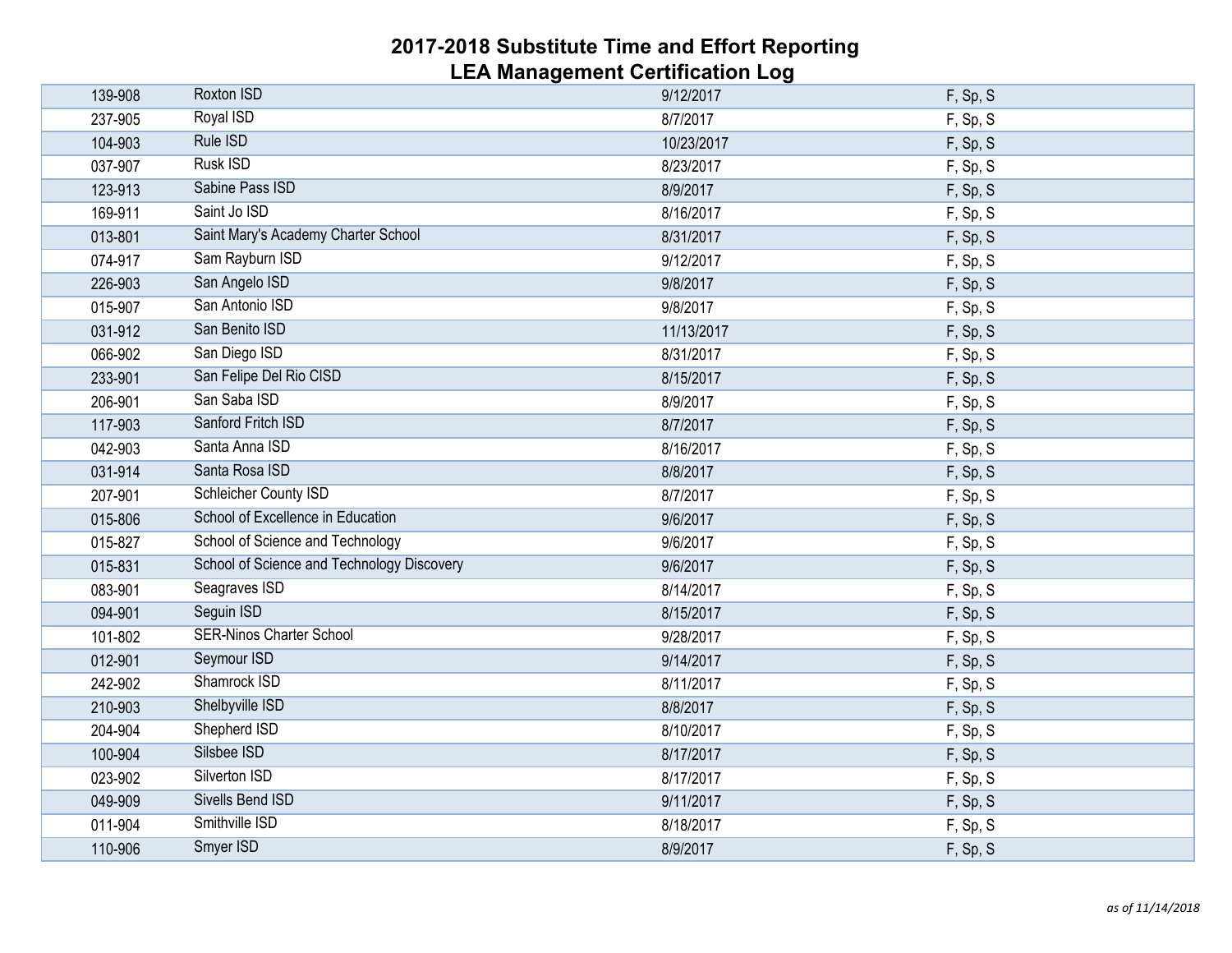| 026-903 | Snook ISD                                  | 8/10/2017  | F, Sp, S |
|---------|--------------------------------------------|------------|----------|
| 208-902 | Snyder ISD                                 | 9/13/2017  | F, Sp, S |
| 015-909 | Somerset ISD                               | 8/29/2017  | F, Sp, S |
| 152-803 | South Plains Academy Charter District      | 8/24/2017  | F, Sp, S |
| 085-903 | Southland ISD                              | 8/22/2017  | F, Sp, S |
| 015-912 | Southwest ISD                              | 8/24/2017  | F, Sp, S |
| 098-904 | Spearman ISD                               | 8/16/2017  | F, Sp, S |
| 092-907 | Spring Hill ISD                            | 8/14/2017  | F, Sp, S |
| 101-919 | Spring ISD                                 | 8/14/2017  | F, Sp, S |
| 140-907 | Springlake-Earth ISD                       | 9/14/2017  | F, Sp, S |
| 229-905 | Spurger ISD                                | 9/13/2017  | F, Sp, S |
| 127-906 | Stamford ISD                               | 8/8/2017   | F, Sp, S |
| 156-902 | Stanton ISD                                | 8/8/2017   | F, Sp, S |
| 072-903 | Stephenville ISD                           | 9/11/2017  | F, Sp, S |
| 216-901 | Sterling City ISD                          | 8/8/2017   | F, Sp, S |
| 211-902 | <b>Stratford ISD</b>                       | 8/8/2017   | F, Sp, S |
| 112-910 | Sulphur Bluff ISD                          | 8/28/2017  | F, Sp, S |
| 112-901 | <b>Sulphur Springs ISD</b>                 | 8/16/2017  | F, Sp, S |
| 171-902 | Sunray ISD                                 | 8/21/2017  | F, Sp, S |
| 020-906 | <b>Sweeny ISD</b>                          | 8/14/2017  | F, Sp, S |
| 246-911 | Taylor ISD                                 | 8/7/2017   | F, Sp, S |
| 210-904 | Tenaha ISD                                 | 8/9/2017   | F, Sp, S |
| 222-901 | <b>Terrell County ISD</b>                  | 9/6/2017   | F, Sp, S |
| 129-906 | <b>Terrell ISD</b>                         | 9/11/2017  | F, Sp, S |
| 221-801 | <b>Texas College Preparatory Academies</b> | 9/5/2017   | F, Sp, S |
| 227-805 | <b>Texas Empowerment Academy</b>           | 9/15/2017  | F, Sp, S |
| 226-801 | Texas Leadership Charter Academy           | 8/28/2017  | F, Sp, S |
| 211-901 | <b>Texhoma ISD</b>                         | 8/10/2017  | F, Sp, S |
| 227-826 | The Excel Center                           | 12/13/2017 | Sp, S    |
| 227-827 | The Excel Center for Adults                | 12/13/2017 | Sp, S    |
| 101-868 | The Pro-Vision Academy                     | 9/15/2017  | F, Sp, S |
| 234-801 | The Ranch Academy                          | 9/15/2017  | F, Sp, S |
| 101-814 | The Varnett Public School                  | 8/24/2017  | F, Sp, S |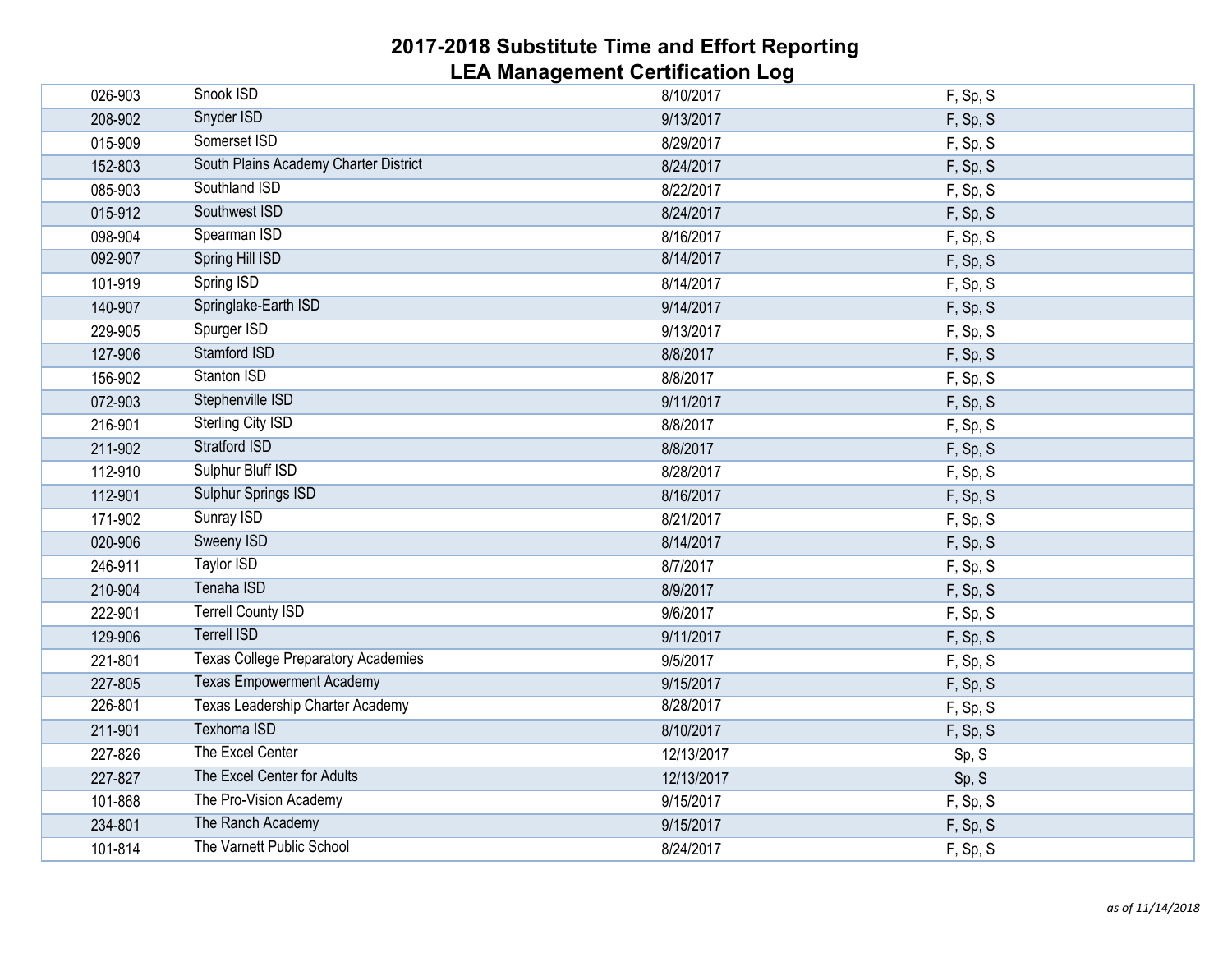| 166-905 | <b>Thorndale ISD</b>                 | 8/7/2017   | F, Sp, S |
|---------|--------------------------------------|------------|----------|
| 149-902 | <b>Three Rivers ISD</b>              | 8/11/2017  | F, Sp, S |
| 072-901 | Three Way ISD                        | 9/11/2017  | F, Sp, S |
| 224-901 | <b>Throckmorton ISD</b>              | 11/29/2017 | F, Sp, S |
| 074-912 | <b>Trenton ISD</b>                   | 8/22/2017  | F, Sp, S |
| 057-845 | <b>Trinity Environmental Academy</b> | 5/15/2018  | S        |
| 219-903 | <b>Tulia ISD</b>                     | 9/8/2017   | F, Sp, S |
| 096-905 | Turkey-Quitaque ISD                  | 9/13/2017  | F, Sp, S |
| 101-840 | Two Dimensions Preparatory Academy   | 10/9/2017  | F, Sp, S |
| 212-905 | <b>Tyler ISD</b>                     | 8/28/2017  | F, Sp, S |
| 230-904 | <b>Union Hill ISD</b>                | 9/12/2017  | F, Sp, S |
| 057-803 | <b>Uplift Education</b>              | 8/15/2017  | F, Sp, S |
| 232-904 | Utopia ISD                           | 9/13/2017  | F, Sp, S |
| 068-803 | <b>UTPB STEM Academy</b>             | 9/14/2017  | F, Sp, S |
| 122-902 | Valentine ISD                        | 9/13/2017  | F, Sp, S |
| 180-902 | Vega ISD                             | 8/17/2017  | F, Sp, S |
| 126-908 | Venus ISD                            | 8/24/2017  | F, Sp, S |
| 226-908 | Veribest ISD                         | 9/14/2017  | F, Sp, S |
| 235-902 | Victoria ISD                         | 8/17/2017  | F, Sp, S |
| 161-914 | Waco ISD                             | 8/21/2017  | F, Sp, S |
| 089-905 | <b>Waelder ISD</b>                   | 8/30/2017  | F, Sp, S |
| 059-902 | <b>Walcott ISD</b>                   | 9/15/2017  | F, Sp, S |
| 226-906 | <b>Wall ISD</b>                      | 9/15/2017  | F, Sp, S |
| 237-904 | <b>Waller ISD</b>                    | 8/7/2017   | F, Sp, S |
| 049-908 | <b>Walnut Bend ISD</b>               | 9/11/2017  | F, Sp, S |
| 184-903 | <b>Weatherford ISD</b>               | 8/25/2017  | F, Sp, S |
| 045-905 | <b>Weimar ISD</b>                    | 9/14/2017  | F, Sp, S |
| 044-902 | <b>Wellington ISD</b>                | 8/14/2017  | F, Sp, S |
| 223-904 | <b>Wellman-Union ISD</b>             | 8/7/2017   | F, Sp, S |
| 037-909 | <b>Wells ISD</b>                     | 9/8/2017   | F, Sp, S |
| 201-914 | <b>West Rusk County CISD</b>         | 8/7/2017   | F, Sp, S |
| 202-905 | <b>West Sabine ISD</b>               |            |          |
| 242-903 | <b>Wheeler ISD</b>                   | 8/16/2017  | F, Sp, S |